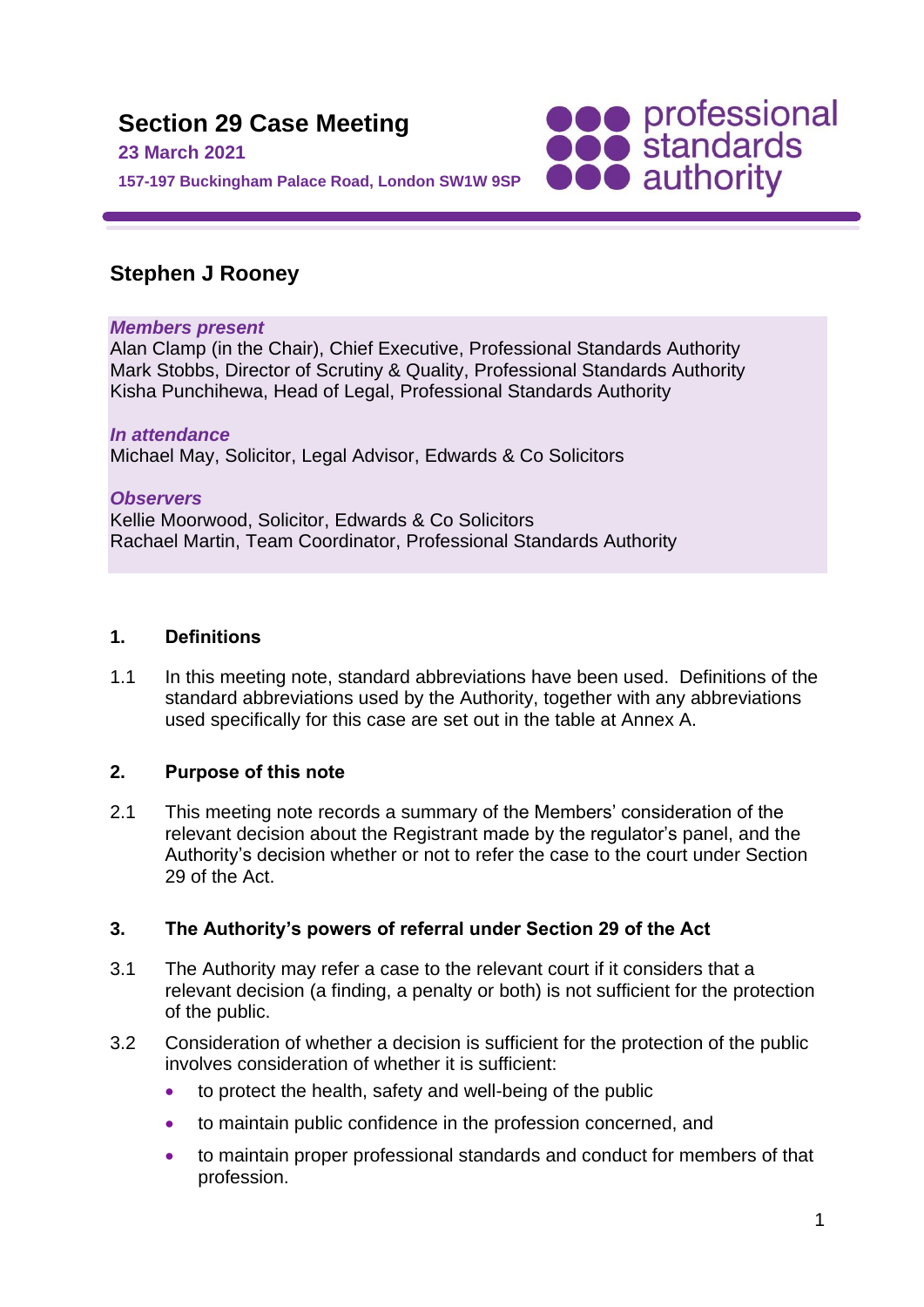3.3 This will also involve consideration of whether the panel's decision was one that a disciplinary tribunal, having regard to the relevant facts and to the object of the disciplinary proceedings, could not reasonably have reached; or was otherwise manifestly inappropriate having regard to the safety of the public and the reputation of the profession (applying *Ruscillo*<sup>1</sup> ).

### **4. Conflicts of interest**

4.1 One of the Members declared that on reading through the exhibits considered by the panel at the HCPC hearing she recognised the name of a former colleague and friend who is a HCPC employee on an internal email. The Member noted that this individual had no decisive involvement in the case. The Members concluded that in the circumstances there was no conflict of interest.

### **5. Jurisdiction**

5.1 The Legal Advisor confirmed that the Authority had jurisdiction to consider the case under Section 29 of the Act. Any referral in this case would be to the High Court of Justice of Northern Ireland and the statutory time limit for an appeal would expire on 26 March 2021.

#### **6. The relevant decision**

- 6.1 The relevant decision is the Determination of the Panel following a hearing which concluded on 20 January 2021.
- 6.2 The Panel's Determination which includes the charges and findings is set out at Annex B.

### **7. Documents before the meeting**

- 7.1 The following documents were available to the Members:
	- Determination of the Panel dated 21 January 2021
	- The Authority's Detailed Case Review
	- Transcripts of the hearing dated 18 January 21 January 2021
	- Legal report by Edwards & Co Solicitors dated 21 March 2021
	- CPD documents
	- Final hearing bundle
	- Hearing outcome letter
	- ICP Bundle
	- ICP Decision

<sup>&</sup>lt;sup>1</sup> CRHP v Ruscillo [2004] EWCA Civ 1356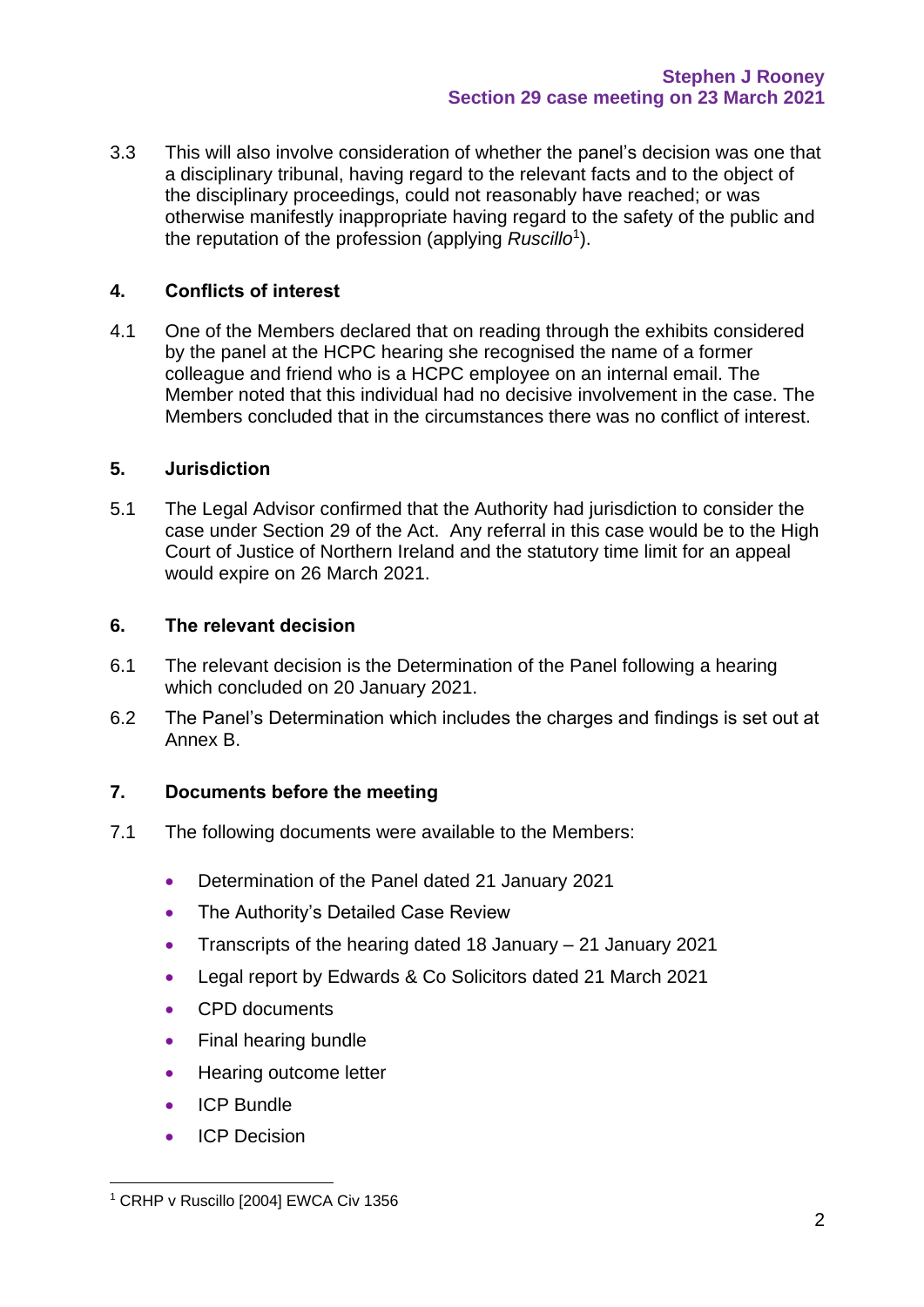- Registrant's bundle
- Link to Armagh newspaper article regarding the registrant
- The HCPC's Indicative Sanctions Guidance
- The Authority's Section 29 Case Meeting Manual
- 7.2 The Members and the Legal Advisor were provided with a copy of a response from the HCPC to the Authority's Notification of s.29 Meeting.

### **8. Background**

- 8.1 The allegations arose during the Registrant's employment as a Paramedic with the Northern Ireland Ambulance Service Health and Social Care Trust. The Registrant notified the HCPC on 1 May 2018 that he had been involved in a road traffic collision on 28 April 2018 and that the matter was pending further investigation. In an email of 17 May 2018, he confirmed to the HCPC that he had not been **at the time of the traffic collision**.
- 8.2 Following enquiries with the Registrant's employer it was confirmed that on 29 January 2018, the Registrant arrived at the Armagh Ambulance Station for a 8:30pm shift and was observed to have been driving erratically and was noted . Concerns were raised by a colleague and subsequently escalated to the Acting Station Officer. The Registrant was attending a patient in a hospital emergency department when Colleague 1 arrived and spoke with the Registrant. Colleague 1's evidence was that the Registrant had a glazed look and was walking slowly and in an unsteady manner **EXECUTE:** When asked whether he had been **the same of the set of the set of the set of the set of the set of the set of the set of the set of the set of the set of the set of the set of the set of the set of the se** Registrant confirmed that he had The Registrant was asked to cease his duties and was taken

home. The Registrant was suspended on 8 February 2018 pending further investigation and was subsequently redeployed as an Ambulance Care Attendant.

8.3 On 28 April 2018, the Registrant was driving his daughter to a gymnastics class at 2:00pm and lost control of the car, which landed on its roof in a hedge. The Registrant left the scene of the accident and returned home. The Police visited him at home at 3.10pm and took him to the station where he was A subsequent

. The Registrant was convicted on a guilty plea on 26 March 2019 and was disqualified for 16 months (with the option of reducing the period to 12 months on completion of an approved course) and fined £250.00.

- 8.4 At the start of the HCPC hearing the Registrant made an application for the matter to the transferred to the **Exercise 2008**. This was opposed by the HCPC and declined by the Panel.
- 8.5 The allegations considered by the Panel were in relation to his conviction for . The Panel found the statutory grounds of misconduct and conviction were well founded. The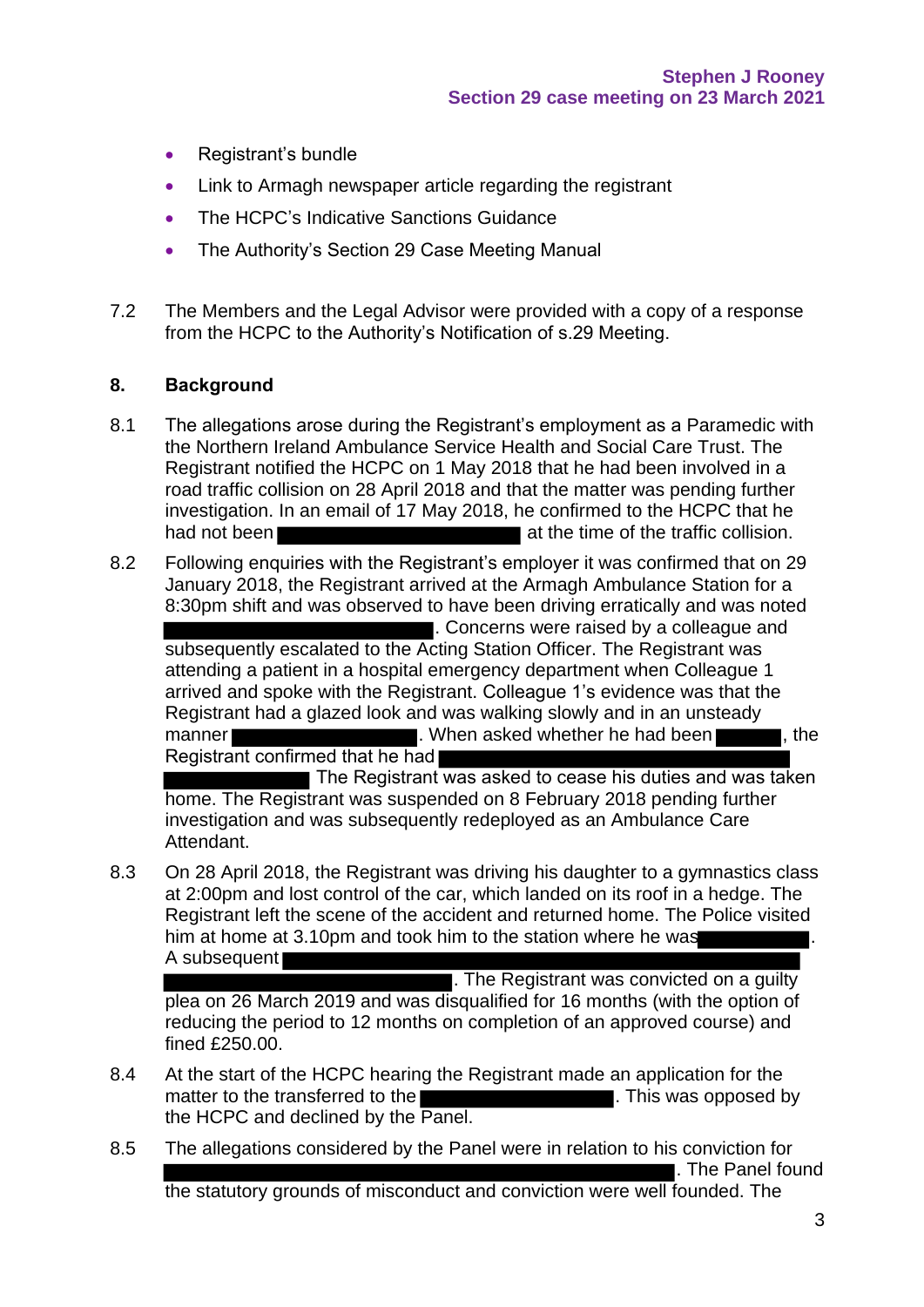Panel found that the Registrant's fitness to practise was impaired on the public component only and imposed a caution order for 3 years.

## **9. Applying Section 29 of the 2002 Act**

- 9.1 The Members considered all the documents before them and received legal advice.
- 9.2 The Members discussed the following concerns about the decision:

## *The HCPC's Investigation*

- 9.3 The Members were concerned that the HCPC had failed to fully investigate the Registrant's **Exercise 2. The Members noted the absence of any** independent expert evidence which would give an opinion on matters such as the **Educator 2018**. Neither was there any evidence before the Panel in terms of tests to confirm the Registrant's
- 9.4 The Members were mindful that the length of
- 9.5 The Members were therefore concerned that the HCPC had not instructed independent **the investigation** to examine the Registrant at the investigation stage in order that the HCPC could have made an informed decision on the appropriate charges to bring. The Members noted that are matters which require specialist input and that staff who are not **qualified do not have the relevant expertise to conclude** whether a Registrant has a impairing **the assumption of the Members therefore** felt that the Panel had limited solid evidence to support their finding that was not a concern which led them to make a finding of not impaired on the personal component.
- 9.6 The Members were mindful that the HCPC's approach in relation to cases was not in line with other regulators in that they did not automatically request that a Registrant be **EXACTE 2008**. The Members considered that a more proactive approach in relation to such cases and request for would ensure that thorough investigations were undertaken and that if a matter is referred for a final hearing, Panels were tooled with sufficient evidence on which to make their findings.
- 9.7 The Members were mindful that as they did not have a copy of the investigation plan it was difficult to know exactly what evidence was taken into account by the IC. Therefore, given the absence of any charge relating to a and the absence of any express reference to a  $\overline{\phantom{a}}$  in the IC decision the Members concluded that this factor was not taken into account by the IC. The Members considered whether this was an appropriate decision. They acknowledged that the Registrant provided considerable information to the HCPC which was before the Panel, but what was clearly missing was an independent giving an opinion on the Registrant's current fitness to practise based on a tests.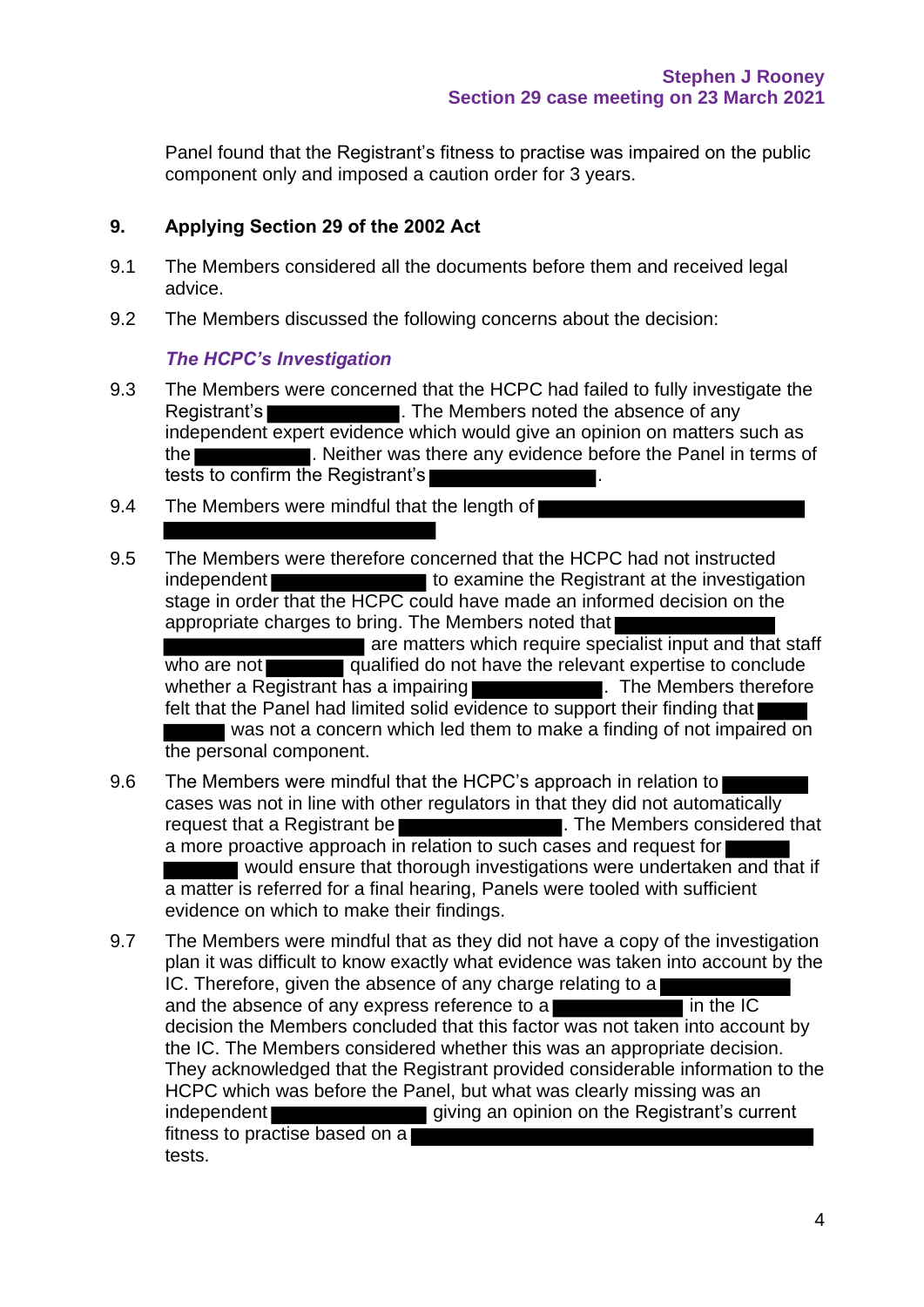### **Stephen J Rooney Section 29 case meeting on 23 March 2021**

| 9.8 | The Members noted that a letter from a<br>, following a<br>request from the HCPC to provide information on the Registrant's                                          |
|-----|----------------------------------------------------------------------------------------------------------------------------------------------------------------------|
|     | , provided some information about the Registrant's<br>. The<br>Registrant had attended the<br>where the<br>saw him. In that letter, which was sent in July 2019, the |
|     | which she considered to be likely to affect his                                                                                                                      |
|     | work if not managed appropriately. The<br>also<br>acknowledged in her letter that                                                                                    |
|     |                                                                                                                                                                      |

- 9.9 The Members felt that, whilst it was reasonable for the HCPC to have taken account of this letter, it did not provide sufficient evidence that should not have been an allegation in this case. The Members concluded that further independent assessment was required to support any decision and that given its absence the HCPC failed to adequately investigate this case before referring it to the IC and then a Panel.
- 9.10 The Members also felt that on receipt of this letter the IC should have been asked to consider referral to the given the future risk identified. The period of which was relatively brief at the time the letter was written.
- 9.11 The Members noted that the Panel had given credit to the Registrant's insight and credibility but were mindful that there were clear indicators within the evidence that the Registrant had concealed his **for some time.** I for some time. The Members doubted whether the Panel were able to say that they could definitively conclude that the future risk the Registrant posed was currently being sufficiently managed. The Members considered that the HCPC had not gathered evidence to support such a finding, so the Panel did not have the basis to support its decision.

## *Lack of expert advice*

- 9.12 As a result of the investigative failings, the Members were concerned by the lack of expert advice available to the Panel. The Panel was presented with results of various tests to determine the Registrant's current  $\blacksquare$ there was no analysis of these by independent experts. The Members were further concerned that the only evidence before the Panel about what was considered a normal range within the results submitted came from the Registrant.
- 9.13 The Members considered that the Panel failed to sufficiently scrutinise what evidence they did have before them given the lack of any objective evidence. The Members considered that in the circumstances, the Panel should have adjourned to seek independent advice from an expert witness.
- 9.14 The Members concluded that given the lack of expert advice to inform their decision making the Panel was not in a position to determine that the Registrant was fit to practice without any continued support or a requirement to continue to demonstrate **and report to the HCPC.**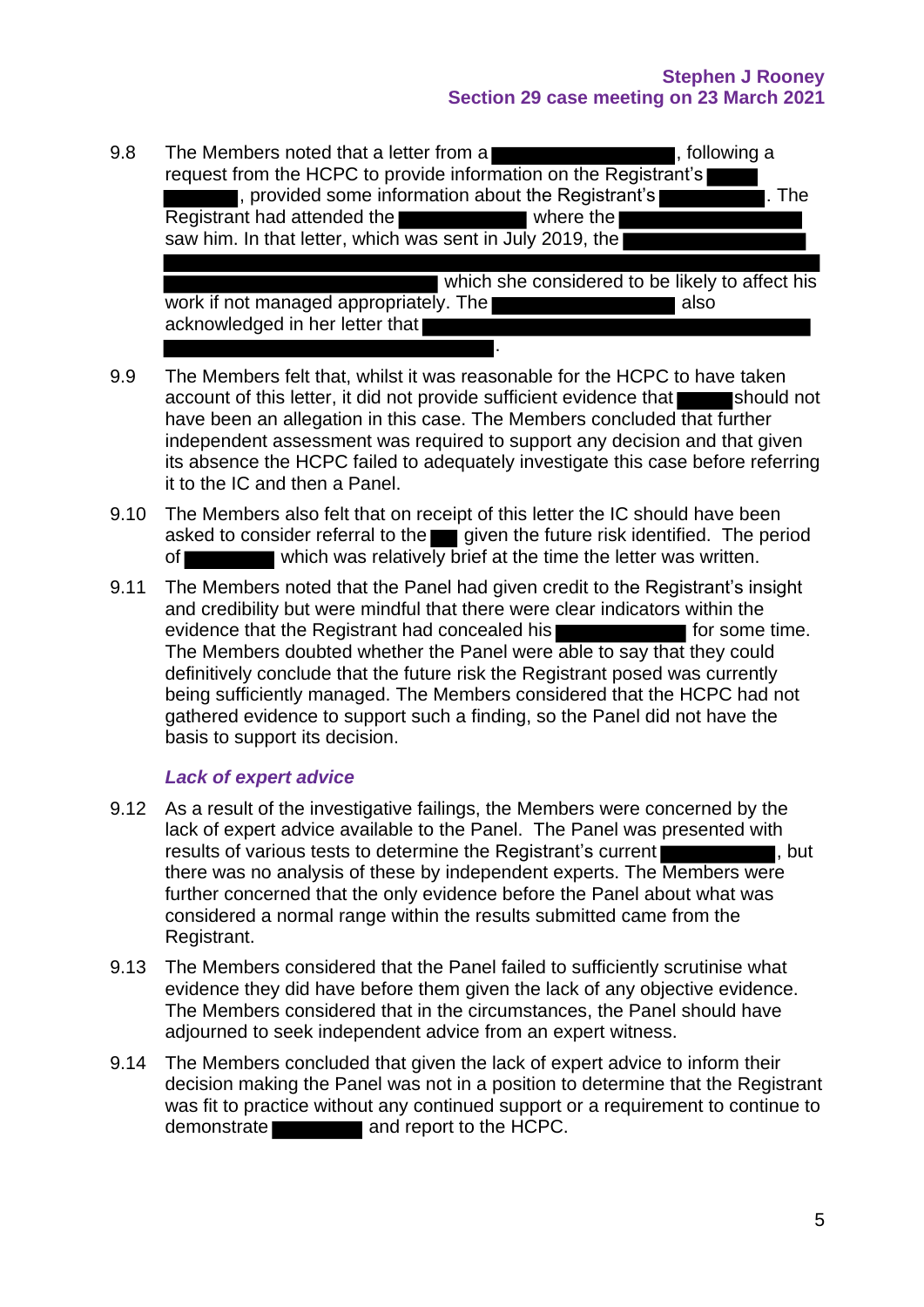### *Referral to the*

- 9.15 The Members did not consider that it was appropriate to criticise the Panel's decision not to refer the case to the given that it had no expert evidence to support such a decision. However, the Members felt that this was clearly a case in that the misconduct and conviction were a consequence of the Registrant's **Registrant's** and all three were interlinked.
- 9.16 The Members felt that the error in not referring the case to the appropriate Panel was a result of failings at the investigating stage. The case was routed incorrectly and the decision not to refer to the IC was made without sufficient support or evidence regarding the Registrant's current

#### *Potential undercharging*

- 9.17 The Members considered whether the HCPC had undercharged the case since the allegations did not capture the fact that the Registrant whilst attending work under the **had attended a call and treated a patient with a** colleague. The Members were concerned that within the exhibits received from the HCPC there was no indication that this further misconduct was identified at the investigating stage and considered necessary to form part of the allegations.
- 9.18 The Members were deeply concerned about this aspect of the case since this has a clear and direct impact on public confidence and protection although they noted that there was no suggestion any harm was caused.

#### **Conclusion on insufficiency for public protection**

- 9.19 The Members concluded that the panel's decision to impose a 3-year caution order was insufficient for public protection. In reaching this decision the Members took into account
	- (i) the registrant had what appeared to have been a longstanding and (ii) he had previously not taken steps to seek help and (iii) hid the from his family and colleagues
	- given the context of this case the Panel was not presented with sufficient evidence in the form of expert advice to determine whether or not future risk was no longer a concern and that the Registrant no longer needed support to address his
- 9.20 The Members were concerned that there could be risks in the Registrant continuing to practise and that assumptions and conclusions had been made at the investigating stage without expertise to support these. This led to the Panel having inadequate evidence to consider the future risk the Registrant posed and amounted to a serious procedural irregularity which meant the Members were unable to determine whether the outcome of the case was insufficient.<sup>2</sup>

<sup>2</sup> *Ruscillo* at [72]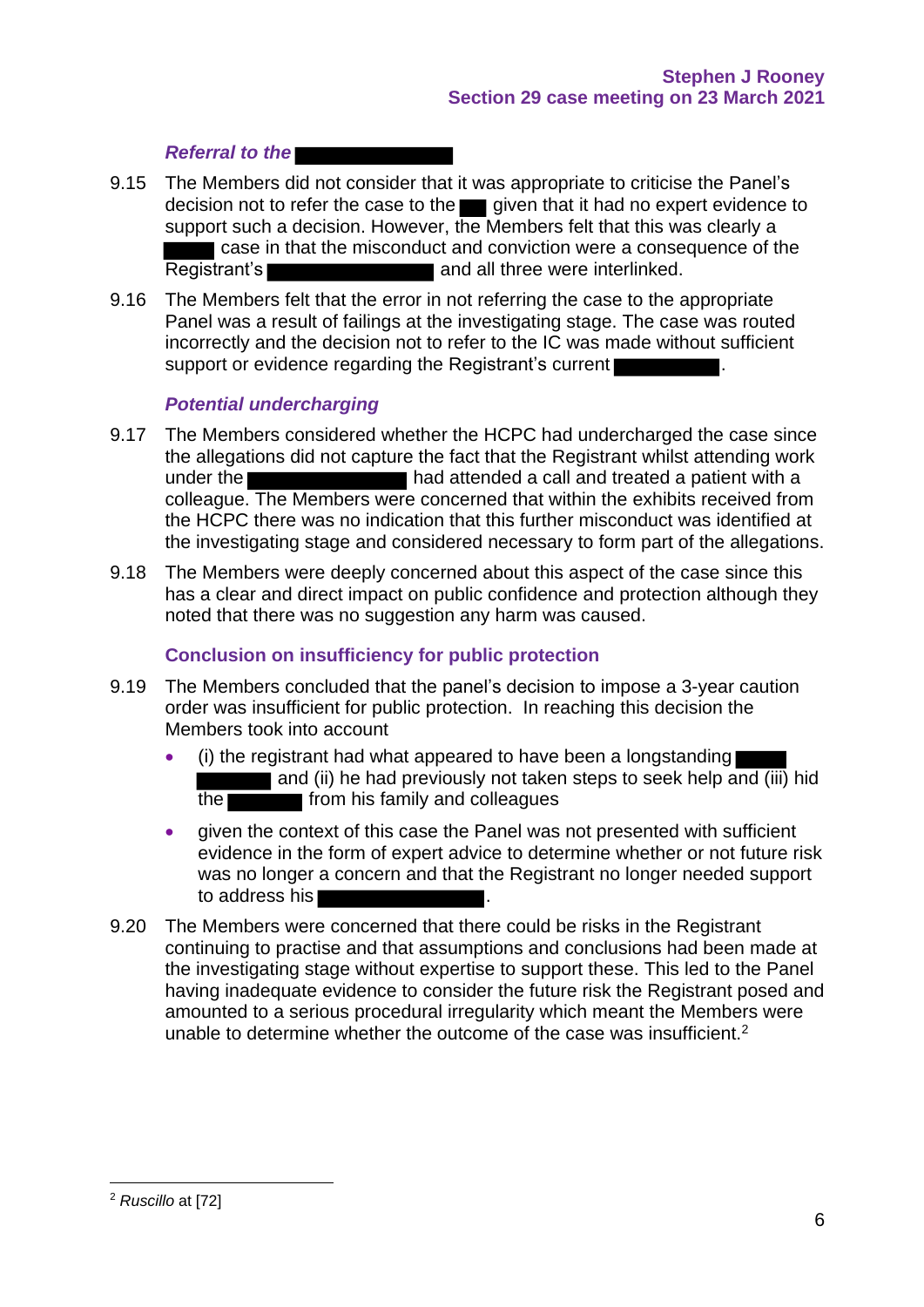#### **10. Referral to court**

- 10.1 Having concluded that the Panel's Determination raised concerns of serious procedural irregularity, the Members moved on to consider whether they should exercise the Authority's discretion to refer this case to the relevant court.
- 10.2 In considering the exercise of the Authority's discretion, the Members received legal advice as to the prospects of success and took into account the need to use the Authority's resources proportionately and in the public interest.
- 10.3 Taking into account those considerations, along with advice on the prospects of success, the Members agreed that the potential risk of harm was serious enough that the Authority should exercise its power under Section 29 and refer this case to the High Court of Justice of Northern Ireland.

**Alan Clamp (Chair) Dated**

**10/11/21**